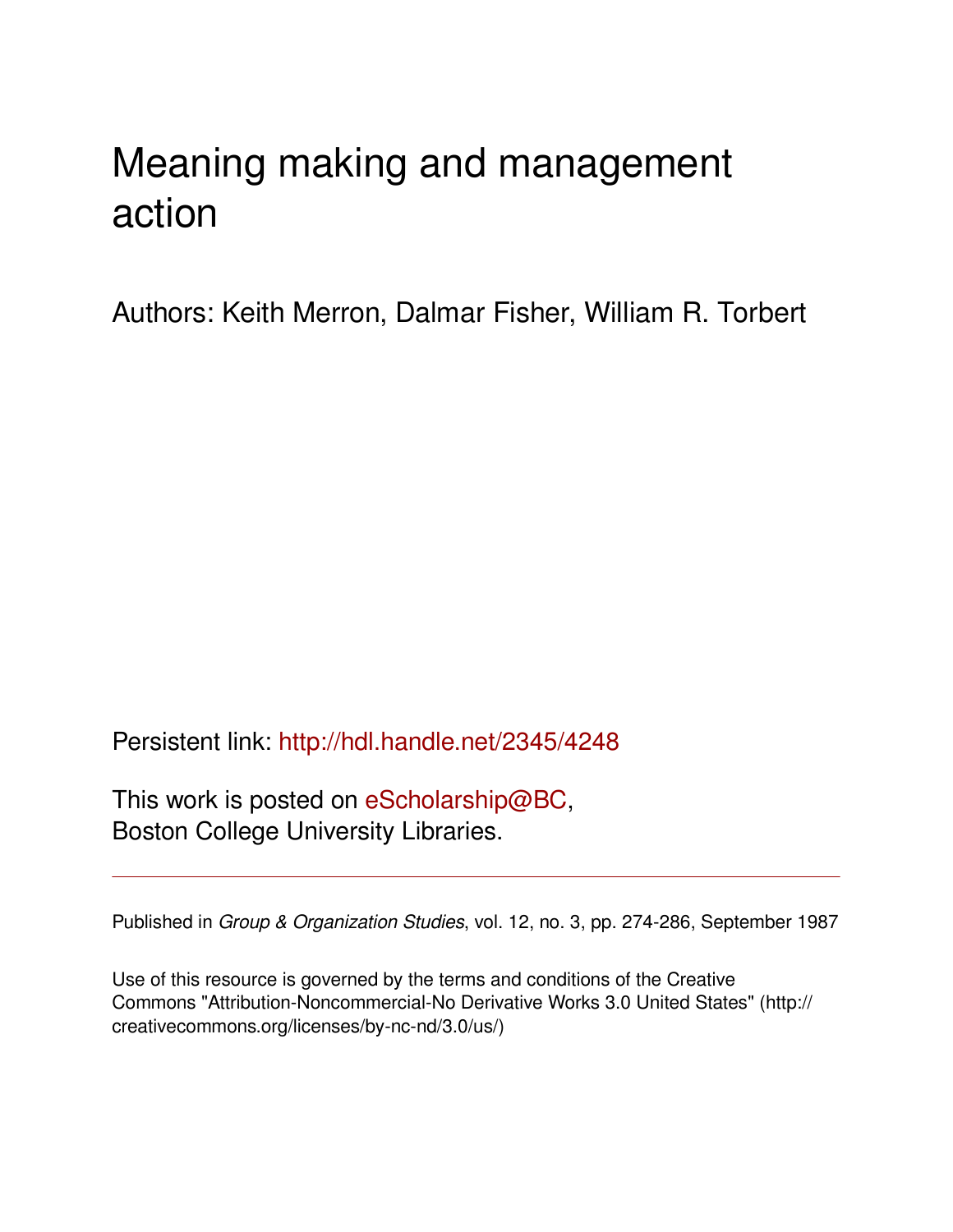### **ARTICLES**

# **Meaning Making** and Management Action

**KEITH MERRON Wang Laboratories DALMAR FISHER WILLIAM R. TORBERT Boston College** 

This research suggests that management styles are shaped by developmental stage. that is, by the way the individual makes meaning of his or her world. Subjects were 49 MBA alumni and students, all of whom held full-time positions in a variety of organizations. Managers at later developmental stages, measured by Loevinger's Sentence Completion Test, were more likely to redefine problems on an in-basket exercise than to accept them as presented. The data also indicated, though less clearly, that later-stage managers were more likely to act collaboratively, implications are offered for leadership theory and management development.

**Research suggests that effective managers tend to exhibit certain** patterns of decision making and leadership. For example, effective managers have been characterized as using logical-incremental and dialectical approaches in making decisions (Mason & Mitroff, 1981: Quinn, 1980), as able to balance concerns for task with concerns for people (Blake & Mouton, 1964), as able to vary their behavior to adapt to a wide variety of situations (Hersey & Blanchard, 1982; House, 1971; Moment & Fisher, 1975; Vroom &

 $274$ 

We wish to thank the Boston College MBA alumni and graduate students who generously participated in the research. We also gratefully acknowledge the suggestions and assistance of Jean Bartunek, Lee Bolman, James L. Bowditch, Thomas W. Dunn, Greg Jackson, Delia Johnson, and John W. Lewis, III.

Group & Organization Studies Vol. 12 No. 3, September 1987 274-286 · 1987 Sage Publications, Inc.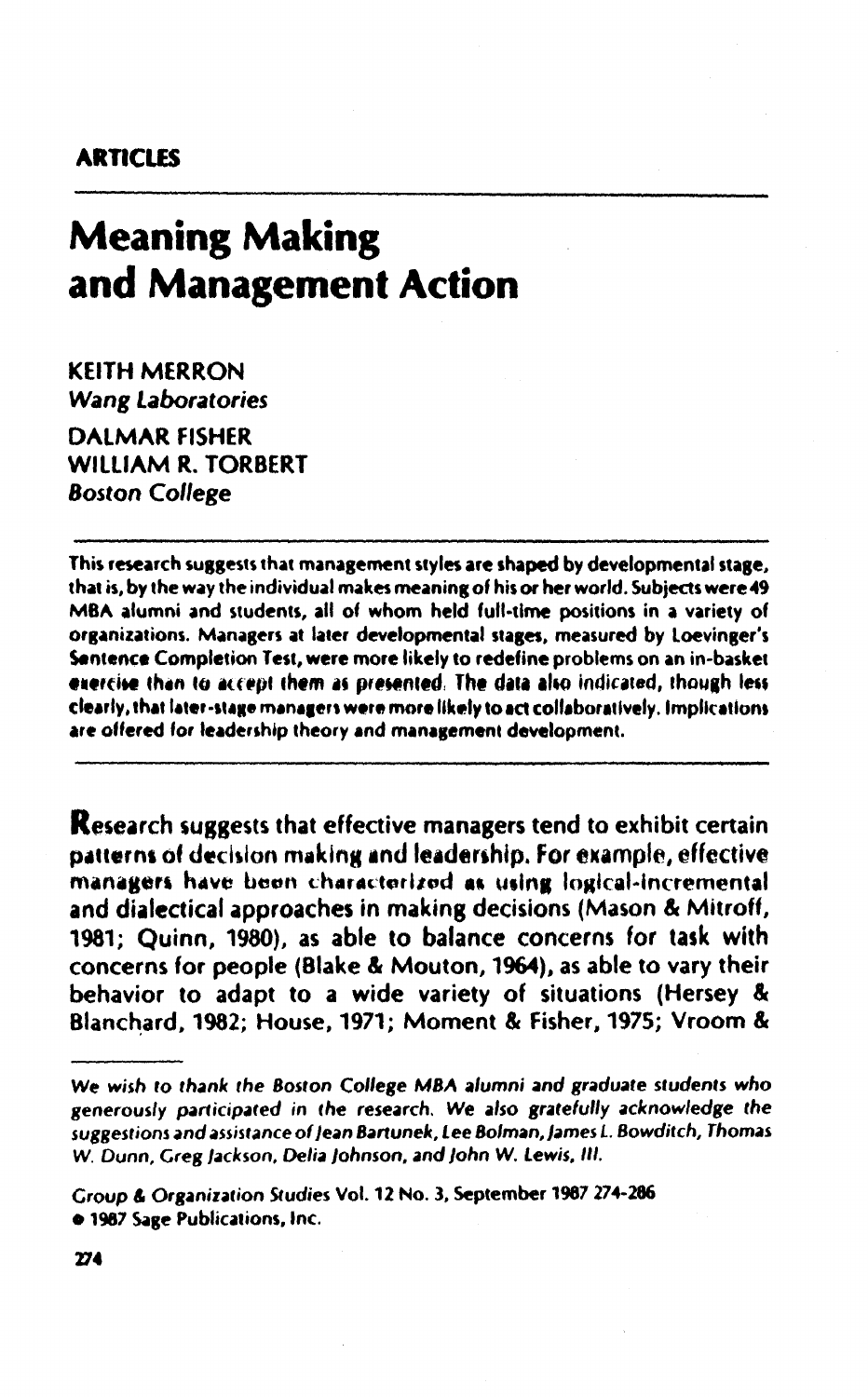Yetton, 1973), and as creating conditions under which subordinates can grow and develop Argyris, 1962, 1964; Bradford & Cohen, 1984;<br>McGregor, 1960) and under which leaders as well as followers are transformed to higher levels of motivation and maturity (Bennis & Nanus, 1985; Burns, 1978).

Although many theories distinguish between different management styles, few offer explanations. Why does one manager use one style more than another? How easy is it to learn a new style? Why is it<br>that discrete new managerial skills frequently do not "graft" well despite well-focused training designs and opportunities for practice and feedback?

We argue that how managers act can be explained to a large extent by how they "make meaning" of their managerial world. We<br>begin by describing how developmental theory orders people's different ways of making meaning along a development continuum. Then we explore how managers' developmental position predicts their responses to a management situation.

## A DEVELOPMENTAL THEORY OF MANAGEMENT ACTION

Developmental theory holds that individuals can evolve through a sequence of meaning-making systems or "stages" (Kohlberg, 1969, 1976; Loevinger, 1976; Piaget, 1948, 1954, 1969). Development is viewed as a process of transformation based on shifts of perspective. A significant body of research based on developmental theory shows empirically that individuals at earlier stages are cognitively more simple and concrete (Harvey, Hunt, & Schroeder,<br>1961; Loevinger, 1976). Their view of the world is more stereotypical and dogmatic (McCrae & Costa, 1980). As individuals move to<br>later stages, their thinking becomes more complex and abstract, but also more precise and specific. Further, they become more able to empathize with others who hold conflicting views, to understand interpersonal relationships, to act on perceptions of mutual interdependence, and to tolerate higher levels of stress and ambiguity (Bartunek, Gordon, & Weathersby, 1983). Other elements that<br>change with development include the character and quality of ethical judgment, capacity for self-awareness, and one's view of society and social issues. In each successive stage the individual builds on earlier capacities, but transforms them into a reordered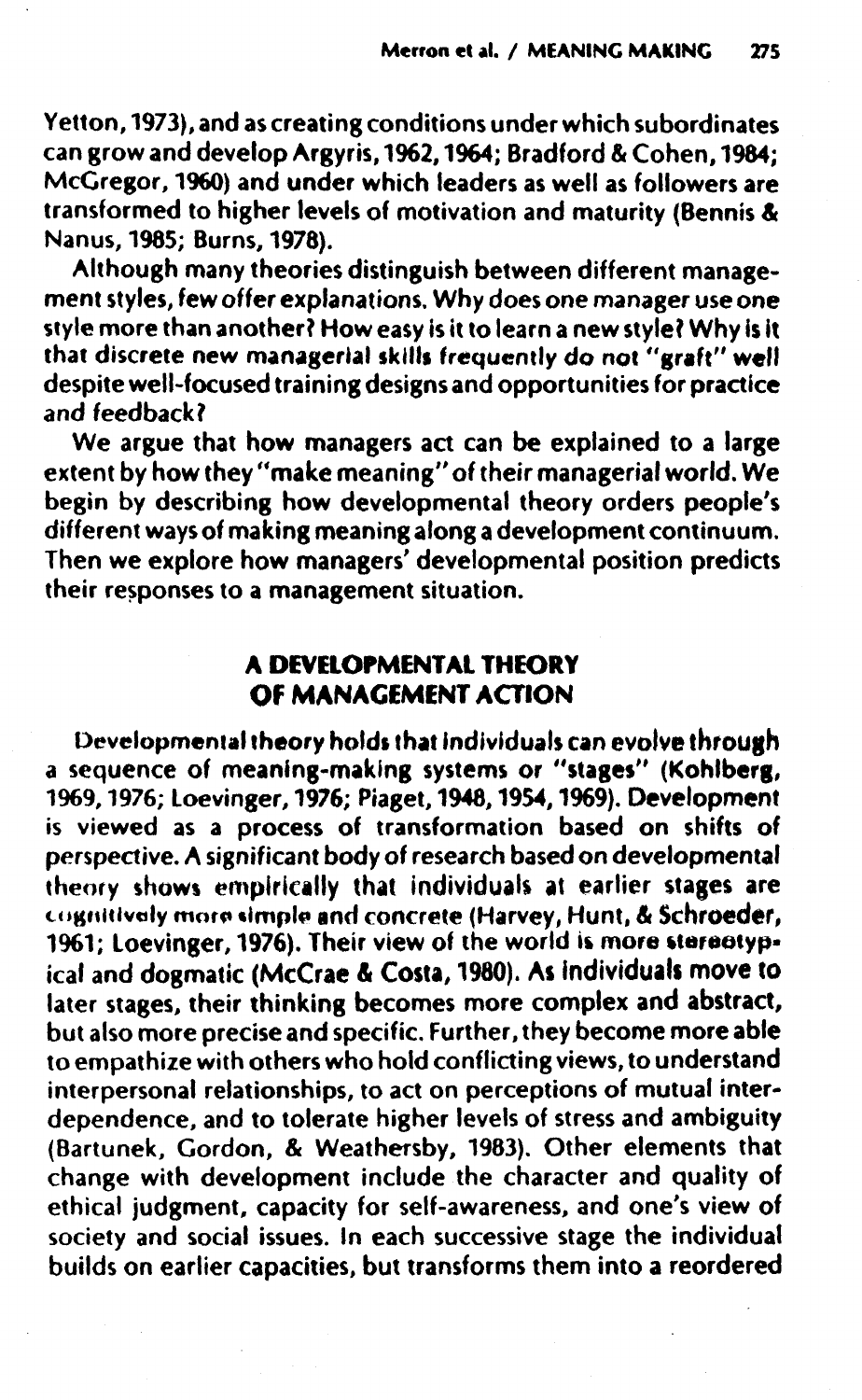worldview that includes an increased capacity for understanding and action (kegan, 1982; Perry. 1981). The sequence of stages at which adults are found can be very briefly described as follows:

- (1) *Opportunistic:* Self, others, and events are treated as external things to be manipulated according to one's own desires.
- (2) Social: Self, others, and events are treated as patterns of behavior to be influenced by molding one's behavior to induce positive responses.
- (3) Analytic: People and events are treated as technical systems to be influenced by finding the right "key" to their inner workings.
- (4) Goal-oriented: Self, others, and events are treated as rational systems that can be influenced by substantive argument and calculated action.
- (S) *Relativistic:* Self, others, and events are treated as an interaction of irreconcilable perspectives, none objectively right. to be influenced by tolerance and discussion.
- (6) Self-defining: Self. others, and events are treated as developing systems, to be influenced by creating mutually determined frameworks that permit freedom to hold different values and provide for mediation of value conflicts.

These stages correspond, respectively, to loevinger's opportunistic, conformist, conformist/conscientious, conscientious, conscientious/autonomous, and autonomous stages. Names of some of the stages have been changed to reduce evaluative connotations and increase clarity. Recent studies indicate that most managers (80% or more) are to be found at the analytic and goal-oriented stages. Fewer than 15% inhabit the later positions, the relativistic and the self-defining (Gratch, 1985; Smith, 1980; Tobert, 1983).

Research has begun to suggest that stage of development affects a manager's style of managing and effectiveness (Smith. 1980; Vaillant, 1977). Smith found that managersscored at the socialstage were more likely to exercise power coercively, whereas managers at the goal-oriented stage tended to build power through consultation. Vaillant's longitudinal study of the adaptation of Harvard graduates to life and career events strongly indicated the importance of personal development as a basisfor effectiveness within an organization. Merron and Torbert (1984) found managers at later stages of development were more likely than those at earlier stages to request feedback about their performance and to explore in discussions what behavioral changes could increase their effective.. ness.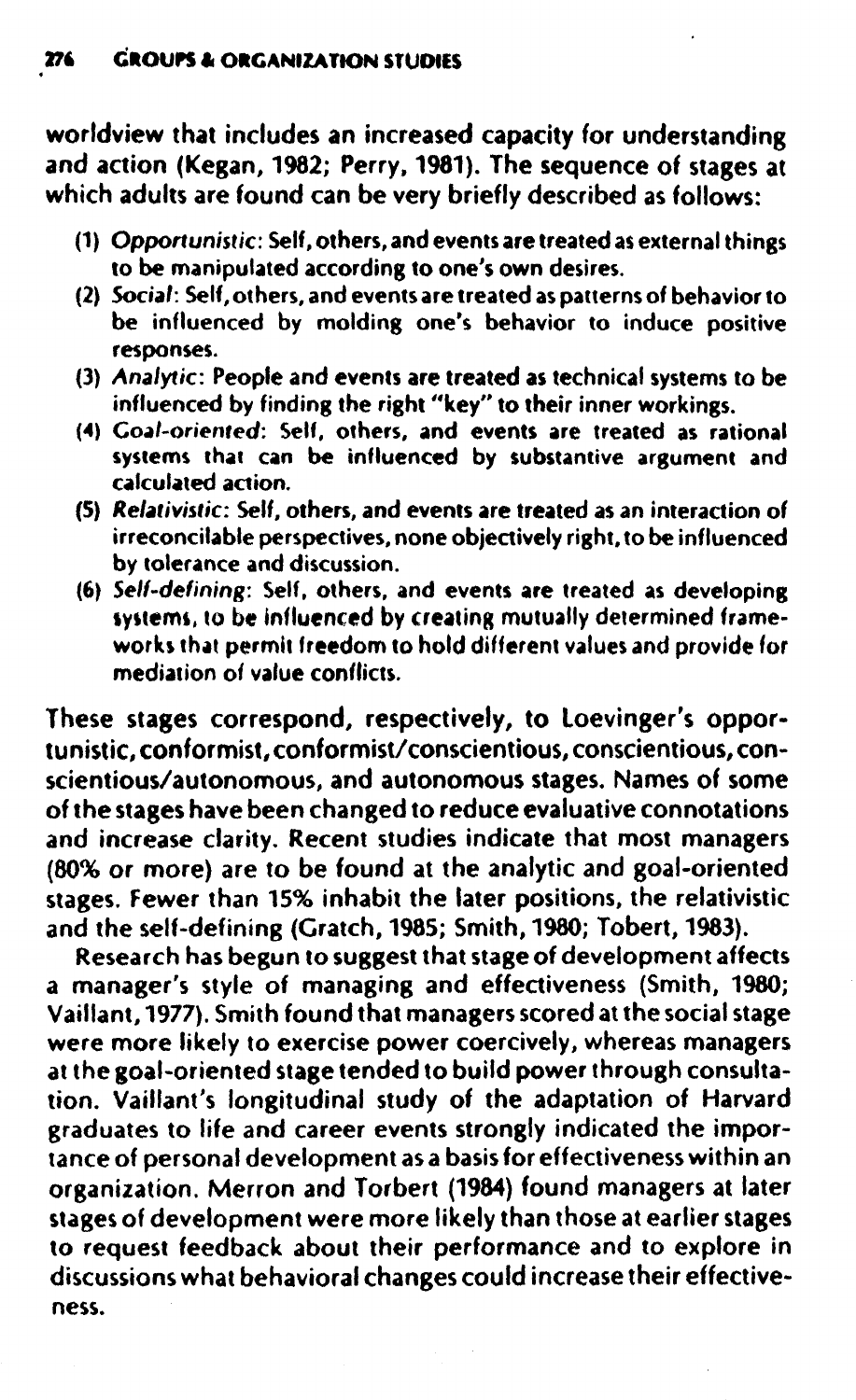The present research relates development directly to managerial action effectiveness as measured by responses to an in-basket test. The concept of effectiveness is based on the work of Argyris and Schon (1974, 1978) and Schon (1983), wherein practitioners are defined as more effective if they can redefine problems, as well as accept problems as presented, and if they can create an atmosphere of collaborative commitment with others, as well as delegating or acting unilaterally. We theorize that managers at the later developmental positions will more likely recognize the possibility of alternative definitions for problems and appreciate the value of collaboration with colleagues who might bring a fundamentally different approach to a problem. Thus these later-stage managers should have more options and be more effective, as Argyris and Schon define effectiveness.

#### **METHOD**

The 49 subjects were 21 MBA alumni, 23 part-time MBA students, and 5 part-time students in other graduate programs. All held full-time managerial and staff jobs in business, government, and educational institutions. The average age was 31, with 10 over age 35 and 6 under 26. The 29 men and 20 women averaged 7 years of full-time work experience. The MBA alumni did not differ significantly from the others in age or experience. The sample was uniformly white except for 2 persons.

The measure used to identify developmental stage was the same as in the studies of managers mentioned earlier, Loevinger's Sentence Completion Test (SCT), the most comprehensively reliability-tested and validated developmental measure (Hauser, 1976; loevinger, 1979; loevinger & Wessler, 1970; Redmore, 1976). Table 1 shows the demographic characteristics of the subjects by developmental position. In general, there were no significant relationships between developmental position and any of the demographic measures, although women were more likely to be measured at the goal-oriented stage and less likely at the self-defining stage  $(x^2 =$ *12.4, P* =.01). We cannot generalize from so small a sample, but it may be that women MBAs feel more than men a need to prove themselves equal to Goal-oriented values. Our data hint this may accelerate their development to the goal-oriented stage, but limit their development beyond it.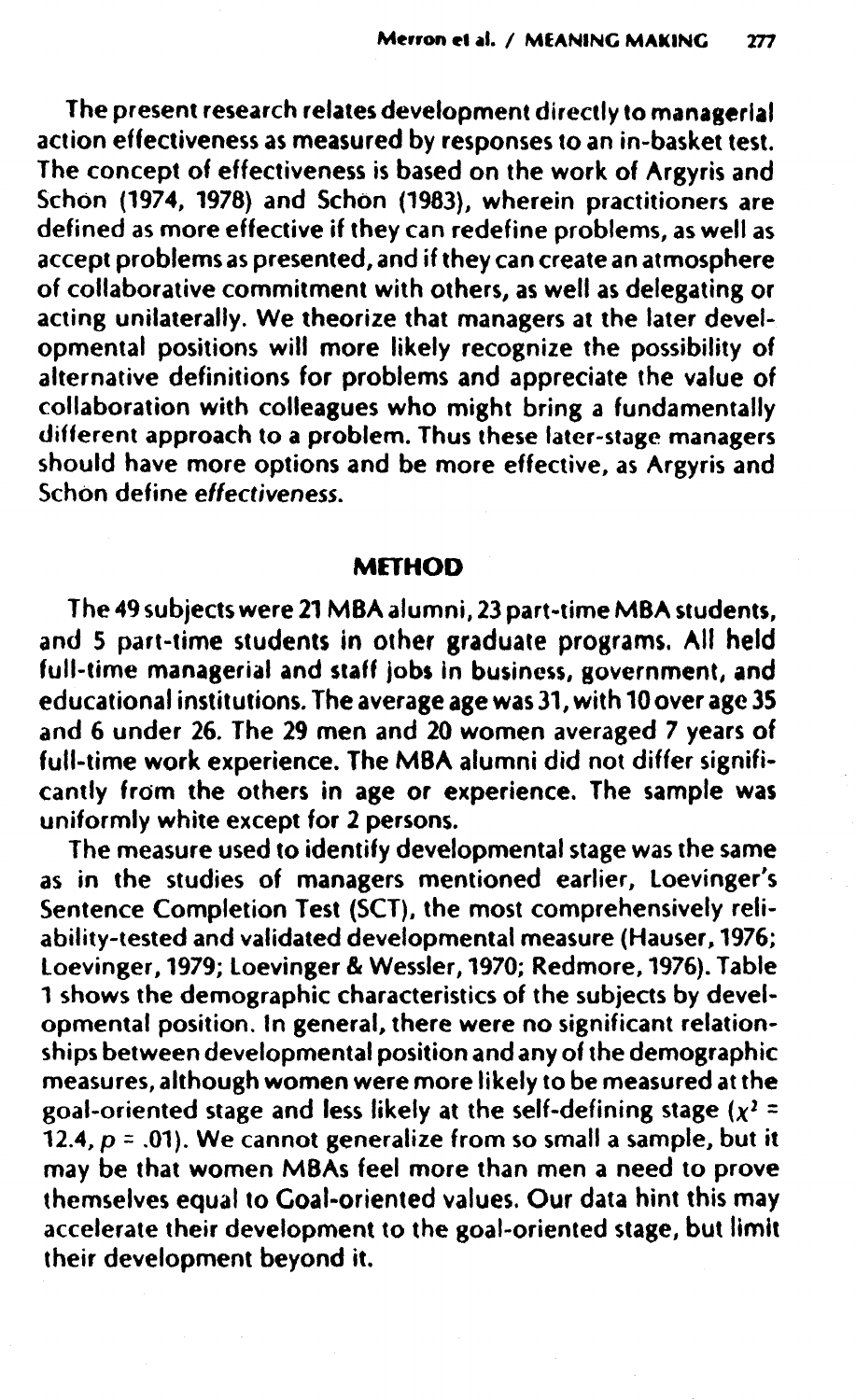|                                   | Education            |                |                    |                         |              | Mean<br><b>Full-Time</b> | Percentage          |  |
|-----------------------------------|----------------------|----------------|--------------------|-------------------------|--------------|--------------------------|---------------------|--|
| <b>Developmental</b><br>Positions | <b>Sex</b><br>F<br>M |                | <b>MBA</b><br>Alum | Student                 | Mesn<br>Age  | Work<br>Experience       | at Each<br>Position |  |
| <b>Analytic</b>                   | 9                    |                | 5                  | 8                       | 32.0         | 7.2                      | 26                  |  |
| Goal oriented                     | 8                    | 11             | 9                  | 10                      | 30.9         | 7.4                      | 40                  |  |
| <b>Relativistic</b>               | 6                    | s              | 4                  |                         | 31.1         | 7.6                      | 20                  |  |
| Self-defining                     | 6                    | ٥              |                    | $\overline{\mathbf{z}}$ | 31.2         | 6.8                      | 14                  |  |
| <b>Total Sample</b>               | 29                   | 20             | 22                 | 27                      | 31.4         | 7.3                      | 100                 |  |
|                                   | $x^2$ = 7.07         |                | $x^2 - 4.70$       |                         | $F = 0.31$   | $F = 0.05$               |                     |  |
|                                   |                      | $\rho \sim 07$ |                    | $\rho < 32$             | $\rho < .82$ | $\rho < .99$             |                     |  |

TABLE 1 Demographic Characteristics of Subjects by Developmental Position

The sample was skewed toward the later developmental positions in comparison with the three studies of managers mentioned earlier, perhaps because persons at later stages are theoretically more initiating and less threatened by feedback. Participation in this study required an input of time and effort in exchange for feedback.

Managerial style was measured through use of the Consolidated Fund In-Basket Test, an exercise developed by Educational Testing Services, which positions the subject as director of a community fund, newly appointed in midcampaign, who must deal with staff members, a board of directors composed of leading citizens, and a large volunteer organization. For 3 hours the subject writes memos or letters in response to 34 in-basket items, and then completes a reasons-for-action form describing what action was taken on each item, and why. The exercise simulates reality, yet has the advantage over field observation that all subjects are responding to the same set of circumstances. The effects of structure and circumstances on behavior were thus controlled, so that differences relating to developmental stages could be examined.

We explored two questions. First, can differences in the ways managers solve problems be explained by differences in developmental position? Second, can differences in managers' leadership styles be predicted by differences in developmental position?

To approach the first question, we distinguished between two types of problem solving, first order and second order. A first-order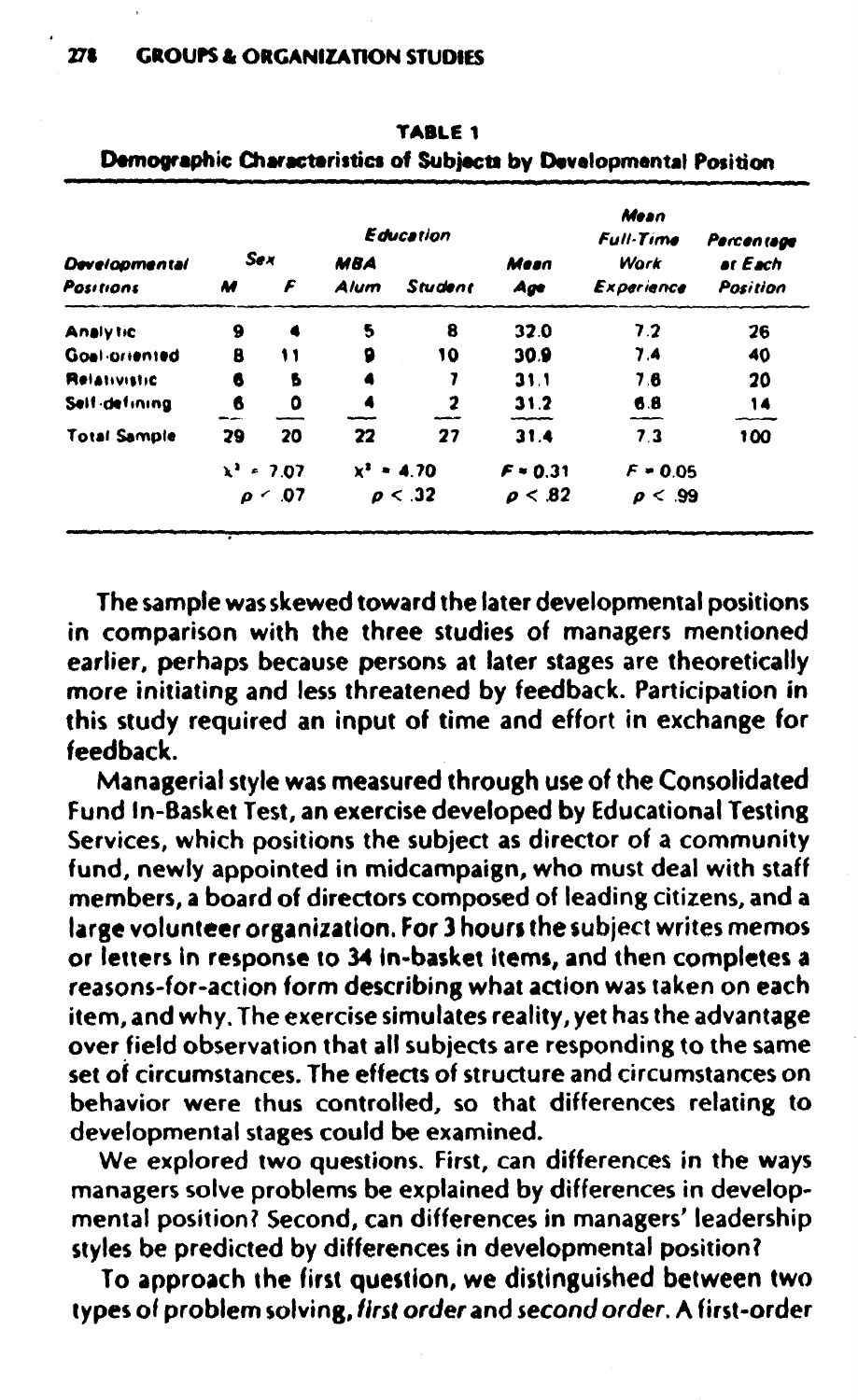response was any attempt to treat a problem as an isolated event, to accept the given definition of the problem, or to neglect the underlying causes of the problem (i.e., to treat the symptom rather than try to find the disease). A second-order response was any attempt to redefine the problem, to question the underlying assumption, goals, or values represented in the definition of or proposed solution to the problem, or to treat the problem as a symptom of a deeper underlying problem. Virtually every response to each in-basket item was scored as falling within one of these two categories, with interrater agreement of 92%. Cases of disagreement were discussed by the raters until consensus was reached. Because people at the later stages of development are more likely to be capable of questioning or redefining the norms and values of their social world, we *hypothesized that managers measured* at *later developmental positions would be more likely* to *respond to inbasket items in* a *second-order* manner *than those* at *earlierstages.*

For the second question, we defined two leadership styles, *unilateral* and *collaborative.* Unilateral was any attempt to take direct action alone or to delegate complete or partial responsibility to another person without seeking his or her input about the problem or about the appropriateness of the act of delegation. Collaborative action was any attempt to inquire into the opinions or concerns of another in the decision-making or implementing process. Interrater agreement was 85% in scoring actions as unilateral or collaborative. Based on the theory that persons at later stages tend to enmesh their concerns with the concerns of others, we *hypothesized that* managers *measured at later developmental positions would* be *more likely* to *act collaboratively than those* measured *at prior* positions.

#### RESULTS

The mean percentages and standard deviations on the measures of managerial style are shown in Table 2. Second-order responses were found to be associated with age,  $r = .37$ ,  $p < .005$ , and with education level,  $F(3, 47) = 5.14, p < .03$ . Collaborative action was not significantly associated with any of the demographic measures.

Analysis of covariance using second-order response percentage as dependent variable and developmental position as independent variable with age and education as covariates showed  $F(3,43) = 5.07$ ,  $p < .005$ . The relationship between developmental position and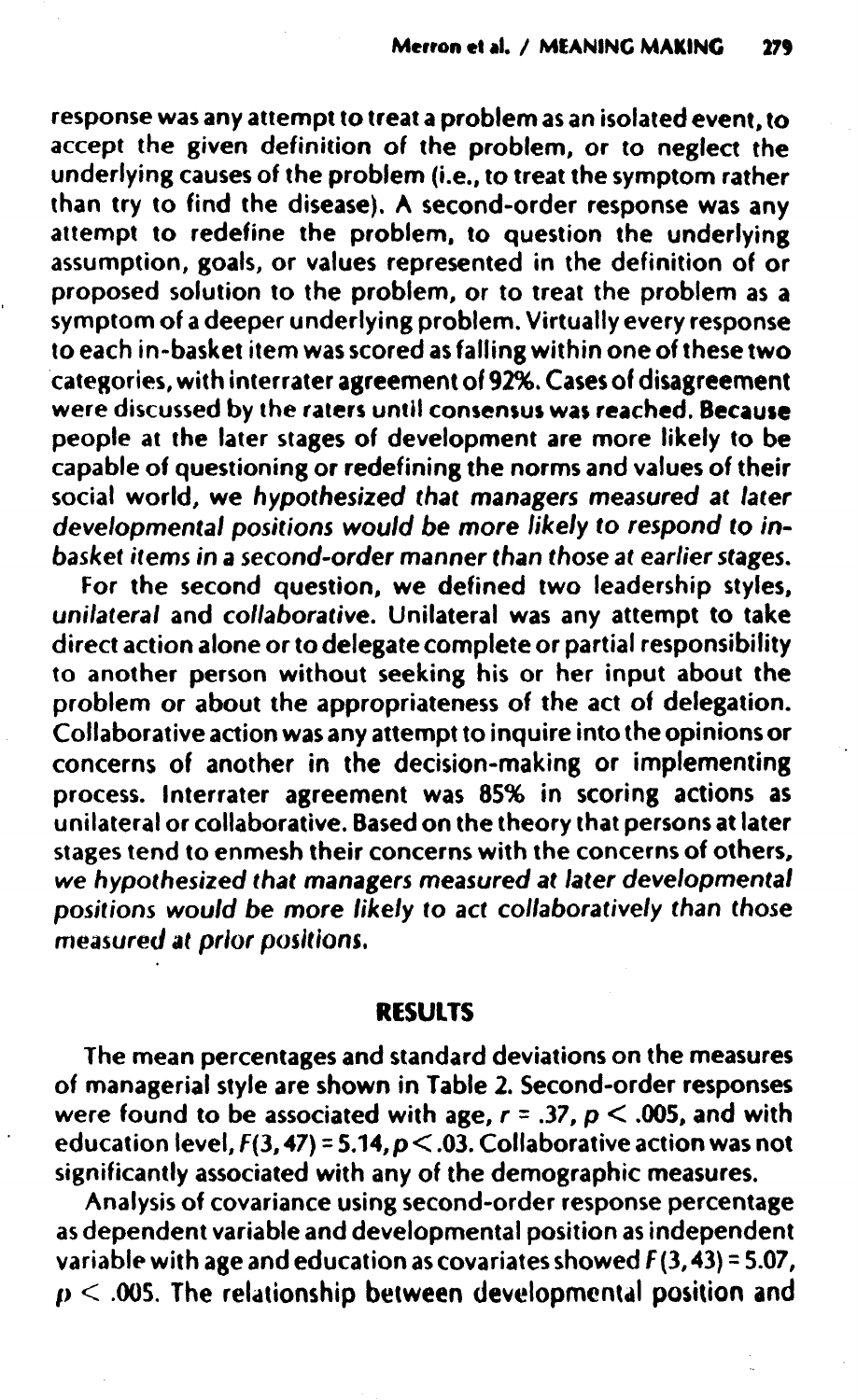| Developmental        | Percentage of<br><b>Second Order</b><br>Responses |      | Percentage of<br>Collaborative<br><b>Actions</b> |      |    |
|----------------------|---------------------------------------------------|------|--------------------------------------------------|------|----|
| Positions            | Mean                                              | SD   | Mean                                             | SD   | N  |
| <b>Analytic</b>      | 13.B                                              | 12.6 | 21.7                                             | 95   | 13 |
| <b>Goal oriented</b> | 16.3                                              | 7.7  | 20.5                                             | 10.5 | 19 |
| <b>Relativistic</b>  | 26.3                                              | 17.6 | 24.0                                             | 14.8 | 11 |
| Self-defining        | 31.7                                              | 16.1 | 35.5                                             | 18.4 | 6  |

|                                                           | TABLE <sub>2</sub> |  |  |
|-----------------------------------------------------------|--------------------|--|--|
| Mean Scores and Standard Deviations on Mangerial Measures |                    |  |  |

collaborative action percentage was also in the predicted direction and was marginally significant,  $F(3, 45) = 2.33$ ,  $p < .09$ .

A further feature of the data supports the developmental interpretation offered here. Table 2 shows that the largest increase in percentage of second-order responses occurs between the goaloriented and relativistic positions, whereas the largest increase in percentage of collaborative actions occurs between the relativistic and self-defining positions. The first finding corresponds to the theoretical expectation that in moving bevond the goal-oriented stage people go beyond the simple pursuit of initial goals to an appreciation of the significance of second-order feedback that tests the validity of the initial goals and initial framing of the problem. The second finding suggests collaborative skill develops still later in the developmental sequence, corresponding with the view by persons at the self-defining stage that reality is mutually determined. Though the sample size is small, these indications bear watching in subsequent research.

Finally, it should be noted that even those at the self-defining stage made second-order and collaborative responses just 31.5% and 35.5% of the time, respectively. Managers at later developmental positions by no means give up making first-order and unilateral responses, but do appear much freer to choose alternative responses.

#### **FURTHER OBSERVATIONS AND EXAMPLES**

Given sufficient data, it should be possible to distinguish distinct styles of management for each developmental position. The current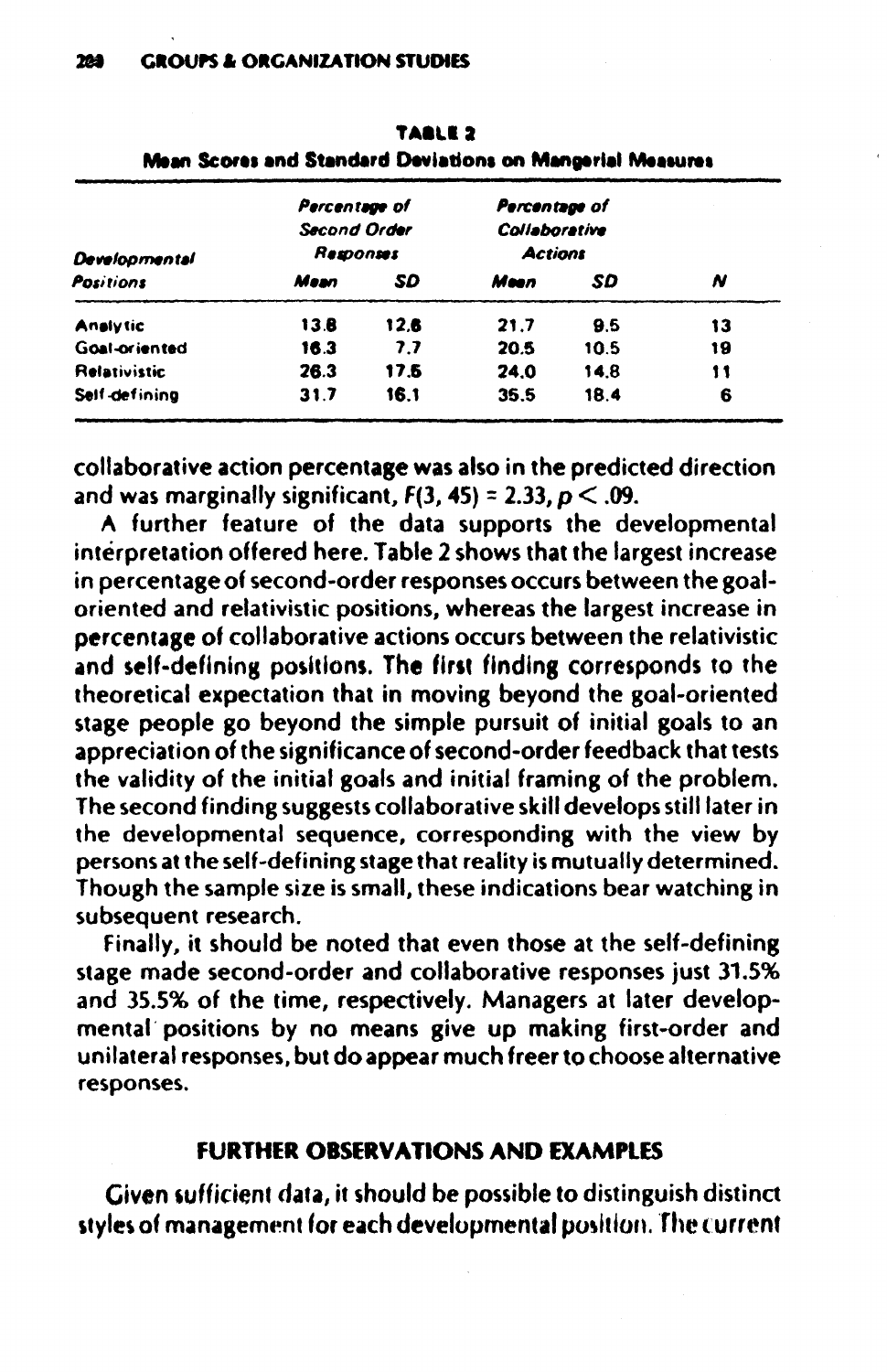data, augmented by interviews with the subjects, display clearly distinct styles of handling the in-baskets only at the extreme developmental positions (analytic and self-defining). These two styles are termed the fire-fighting approach, characteristic of the analytic stage of development, and the systemic management approach, characteristic of the self-defining stage. Each approach related to the findings described above.

#### FIRE FIGHTING

Those using the fire-fighting approach treated the in-basket items as given and fixed, separate from one another, and requiring quick action. Consequently, they displayed a high percentage of first-order responses. Their actions typically involved either correcting the problem or delegating it to someone else to correct. In other words, they tended to act unilaterally. Seldom did they schedule meetings for collaborative decision making.

An example was Joel, who was measured at the analytic stage. When faced with things he saw as problems,Joel changed them. He responded to a memo from the fund's public relations director (Ed Finch) complaining about a person with the fund (Mrs. Courtney) who had publicly criticized small contributions to the fund by directing that finch draft a public reprimand for his approval. According to Joel, his response was to "fix the fund's image." In another case, when overzealous volunteers had damaged a hotel meeting room, Joel wrote a memo saying such things should not happen and the volunteers were personally responsible for the cost. In a third case, when interviewed about how he handled staffing problems in the in-basket exercise, Joel said, "I saw immediate need to get secretarial help because two people said it was needed. I didn't sit down and analyze why. I wanted to get the organization up and running. later I could sit back and fine-tune it." Such instances of immediate, unilateral action, based on private judgments about problems as presented by others, characterized the fire-fighting approach. If something could not be done now, it was usually not seen as important. Fire-fighters rarely raised second-order questions about the values, goals, and assumptions of the person presenting the problem, because this would require that action be deferred.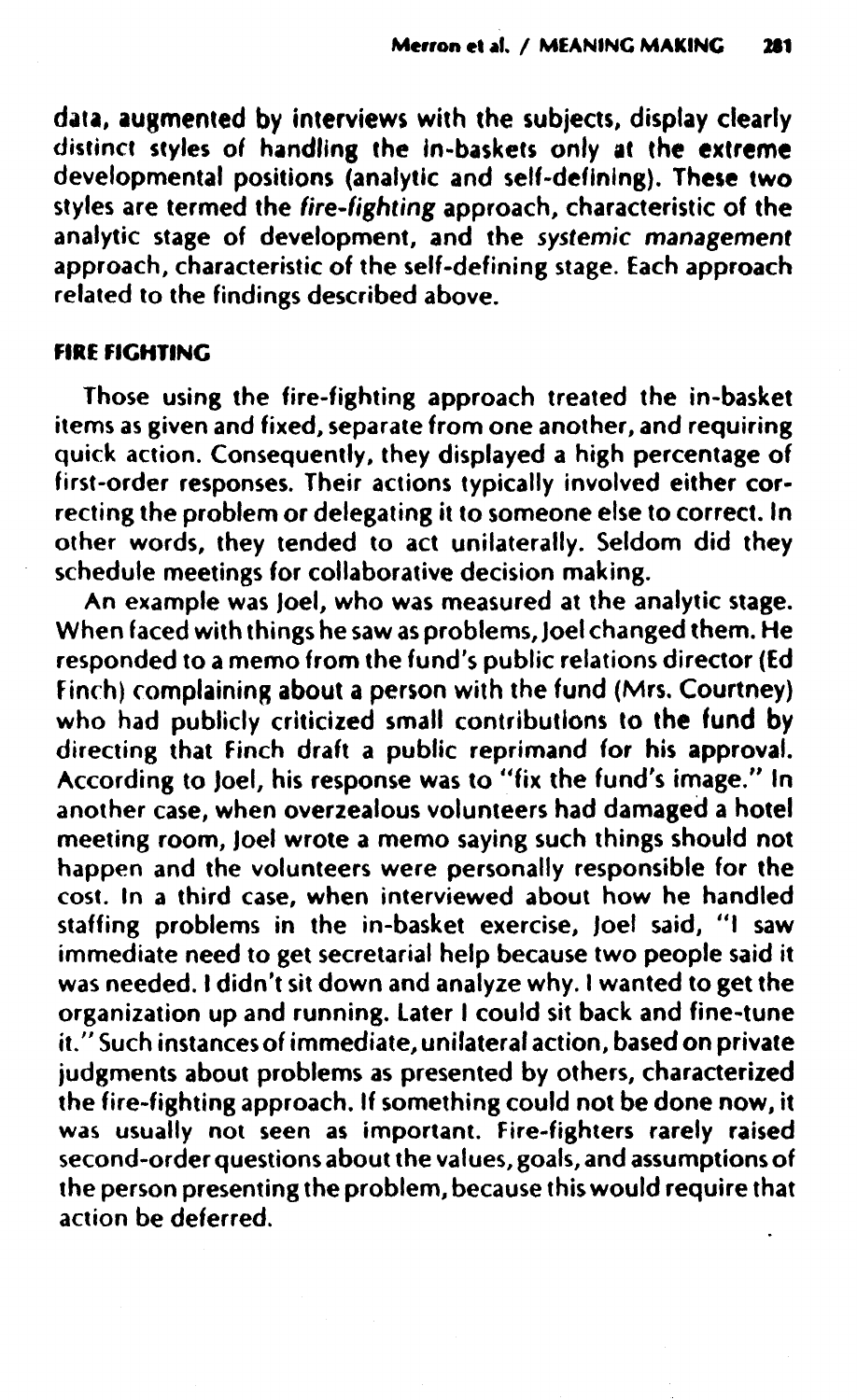#### SYSTEMIC MANACEMENT

The systemic management approach involved taking a broader view of the organization and its problems. Second-order inquiry was undertaken. Underlying assumptions and goals behind astated problem were often questioned, and, at times, whole new lines of inquiry were begun. Management attention was aimed not only at presented problems but at the context from which they arose. In-basket items were seen to be related in ways that recognized their underlying, second-order causes. For example, one interviewee formed from many bits of evidence the sense that the staff did not work well together: "They did not plan together, have regular updates, or coordinate their efforts."

Ben, scored at the self-defining stage, exemplified this approach. Instead of simply treating each problem as it occurred, Ben prioritized the items. He also related a number of seemingly discrete items. In response to anewspaper's request for information on the fund for a feature article, Ben wrote Finch, "Ed, will this opportunity also help offset the Courtney problem? let's discuss on Wednesday, 8 A.M." He connected another set of diverse items, seeing them as related policy issues that needed to be discussed at a trustees' meeting. Such efforts to connect items, with recognition of underlying second-order issues, were much rarer in the firefighters' responses. As a result, systemic managers made fewer decisions. Ben held eight items for discussion at astaff meeting, and seven other items pending discussion with individuals or further investigation of the problem.

In contrast to the fire-fighter's use of unilateral leadership, Ben more often led bilaterally or collaborated with others in making decisions. Rather than telling Finch how to handle the Courtney problem, or delegating it completely to Finch, Ben gave Finch some direction while simultaneously asking for his alternatives. inviting his judgment, and proposing they discuss the matter. When interviewed, Ben explained that he asked Finch and others for their suggestions in several cases "to see what they would do." To Ben, problems were not just problems to be handled, they were also opportunities to observe how others manage and to coach them. like others at the self-defining developmental stage, Ben frequently reframed problems from closed-ended, first-order issues to which answers can be deduced to open-ended, second-order issues that invite active, collaborative inquiry.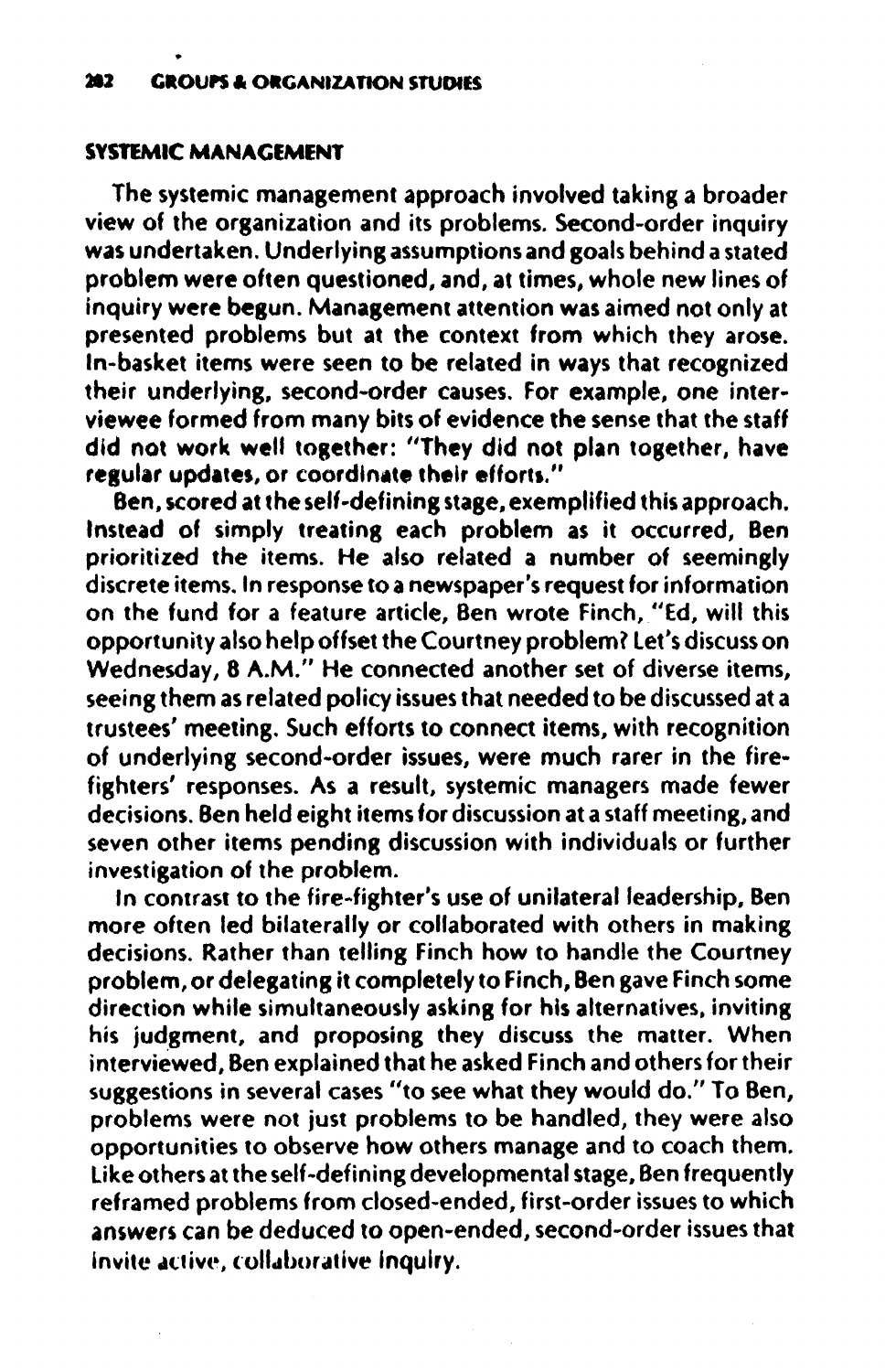#### IMPLICATIONS

According to developmental theory, it is not surprising that managers at different stages responded differently to the in-basket items. Given the same set of stimuli, persons at different developmental positions will likely interpret the stimuli differently and, hence, react differently. The data reported in this study lend a measure of support to this expectation and sussest answers to the three questions raised at the outset.

The first question was why does a manager use one style more often than another? The data suggest one answer is that managers' styles are determined partly by their stage of development-by the way they make meaning of their surroundings.

The second question was how easy is it to learn a new management style? The theory and data presented here suggest it is very difficult, because to do so requires a change in fundamental worldview or stage of development. This means genuine, permanent learning, involving not just new ways of acting, but new ways of thinking.

The third question was why new management skills often do not "graft" well despite carefully designed training. New skills will not "graft" well when they represent a different stage of development from that of the person being trained. Understanding the developmental perspective may help explain the perennial tendency toward management fads that rarely take root or significantly improve effectiveness. To be effective, training would need to reach deeper than behavioral skills to influence the individual's developmental position. Thus these findings hold implications for leadership theory and for management education and development.

For leadership theory, the findings argue the importance of meaning making in the process by which a manager responds to a problem. Research based on contingency theories has shown that no one style of management is uniformly effective; effectiveness results from a match between a particular response and the circumstances in which it is used (Hersey & Blanchard, 1982). But even managers who are aware of the proper "match-up" may bring about mismatches by misperceiving or misinterpreting their surroundings. Our data suggest the value of further research into the different ways that managers make meaning of their surroundings. We suspect many managers who are aware of the need to adapt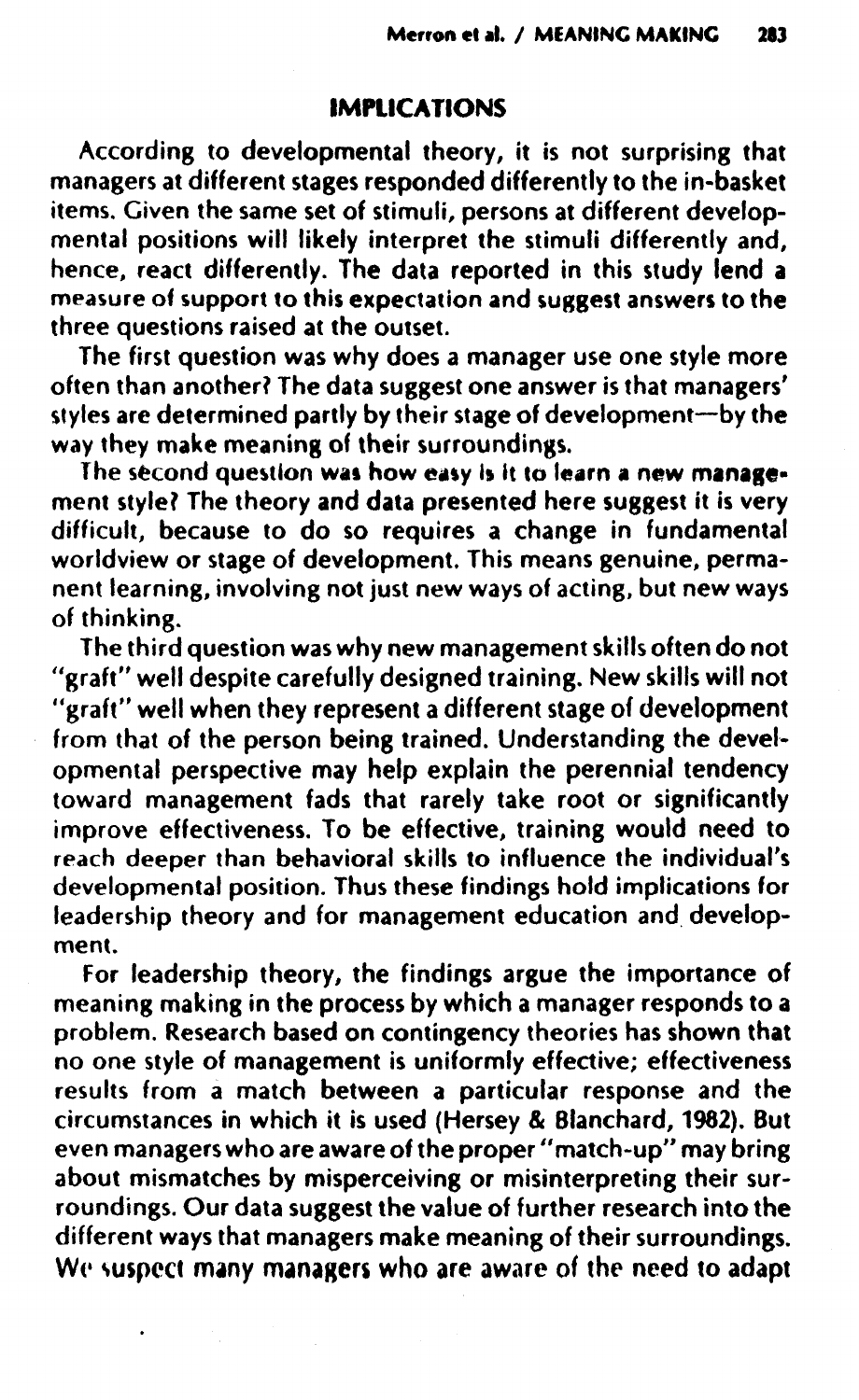action to surroundings are not as aware that there are multiple ways of viewing and interpreting those surroundings. Joel saw one remedy for the Courtney problem and told finch to implement it. Ben, by contrast, saw the possibility of alternative solutions, the possible value of collaboration with Finch, as well as the opportunity to evaluate and develop Finch. Enriched understanding of differences in how managers make meaning could be gained through field observation and interviewing of managers who are at different developmental stages and who are in different types of organizations (organic versus mechanistic, for example). A primary question for further research is how a manager at a given developmental stage can work effectively with people who make meaning differently.

A second area of implications concerns management education and development. It appears that in order to develop, managers need to be helped to see not just new ways of acting, but new ways of inquiring, perceiving, and characterizing their surroundings. Such training efforts have been few, and the results only suggestive (Bartunek, Gordon, & Weathersby, 1982; Torbert, 1981, 1983). We know that change can occur in adults' developmental positions, but more research is needed to reveal the processes involved and to discover effective ways for stimulating this growth.

Our findings suggest a new aim for management education and development: the cultivation not just of new knowledge and skills but also of development-an increased capacity for learning new knowledge and skills. How to create such learning environments in schools of management and in the training programs and daily work of corporations and other institutions is still largely a mystery (see Torbert, 1981, 1983, for one ongoing effort) and is an important question this research suggests.

#### REFERENCES

Argyris, C. (1962). Interpersonal competence and organizational effectiveness. Homewood, IL: Irwin-Dorsey.

Argyris, C. (1964). Integrating the individual and the organization. New York: John Wiley.

Argyris. C, & Schon, O. A. (1974). Theory in practice: Increased professional effectiveness. San Francisco: Jossey-Bass.

Argyris, C., & Schön, D. A. (1978). Organizational learning. Reading, MA: Addison-Wesley.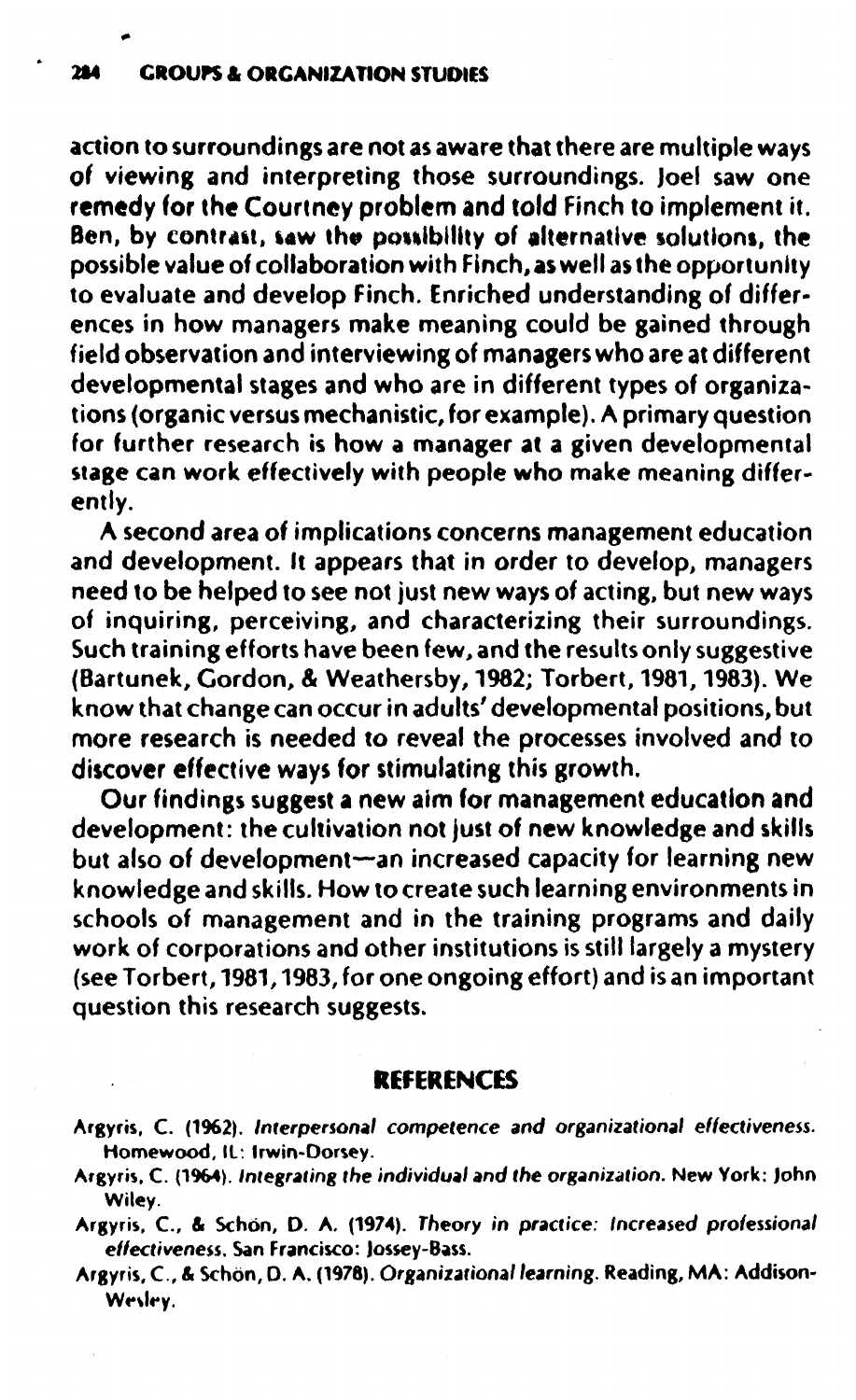- Bartunek, J., Gordon, J., & Weathersby, R. (1982). Teaching for complicated understanding. Exchange: The Organizational Behavior Teaching Journal, 7(4),  $7 - 15$
- Bartunek, J., Gordon, J., & Weathersby, R. (1983). Developing complicated understanding in administrators. Academy of Management Review, 8, 272-284.
- Bennis, W., & Nanus, B. (1985). Leaders: The strategies for taking charge. New York: Harper & Row.
- Blake, R. B., & Mouton, J. S. (1964). The managerial grid. Houston: Gulf.
- Bradford, D. L., & Cohen, A. R. (1984). Managing of excellence. New York: John Wiley.
- Burns, J. M. (1978). Leadership. New York: Harper & Row.
- Gratch, A. (1985). Managers' prescriptions of decision-making processes as a function of ego development and of the situation. Unpublished manuscript, Teachers College, Columbia University.
- Harvey, O. J., Hunt, D. E., & Schroeder, H. M. (1961). Conceptual systems and personality organization. New York: John Wiley.
- Hauser, S. T. (1976). Loevinger's model and measure of ego development: A critical review. Psychological Bulletin, 83, 928-955.
- Hersey, P., & Blanchard, K. H. (1982). Management of organization behavior (4th ed.). Englewood Cliffs, NJ: Prentice-Hall.
- House, R. J. (1971). A path-goal theory of leader effectiveness. Administrative Science Quarterly, 16, 321-338.
- Kegan, R. (1982). The evolving self. Cambridge, MA: Harvard.
- Kohlberg, L. (1969). Stage and sequence: The cognitive and developmental approach to socialization. In D. A. Goslin (Ed.), Handbook of socialization theory and research, Chicago; Rand-McNally.
- Kohlberg, L. (1976). Collected papers on moral development and moral education. . Cambridge, MA: Center for Moral Education.
- Loevinger, J. (1976). Ego development: Conception and theories. San Francisco: lossey-Bass.
- Loevinger, J. (1979). Construct validity of the sentence completion test of ego development. Applied Psychological Measurement, 3(3), 281-311.
- Loevinger, J., & Wessler, R. (1970). Measuring ego development (Vol. 1). San Francisco: Jossey-Bass.
- Mason R., & Mitroff, I. (1981). Challenging strategic assumptions. New York: John Wiley.
- McCrae, R., & Costa, T., Jr. (1980). Openness to experience and ego level in Loevinger's Sentence Completion Test: Dispositional contributions to developmental models of personality. Journal of Personality and Social Psychology, 39, 1179-1190.
- McGregor, D. (1960). The human side of enterprise. New York: McGraw-Hill.
- Merron, K., & Torbert, W. R. (1984). Offering managers feedback on Loevinger's ego development measure. Unpublished manuscript, School of Management, Boston College.
- Moment, D., & Fisher, D. (1975). Autonomy in organizational life. Cambridge, MA: Schenkman.
- Perry, W. G. (1981). Cognitive and ethical growth: The making of meaning. In A. W. Chickering & Associates (Eds.), The modern American college (pp 76-116). San Francisco: Jossey-Bass.